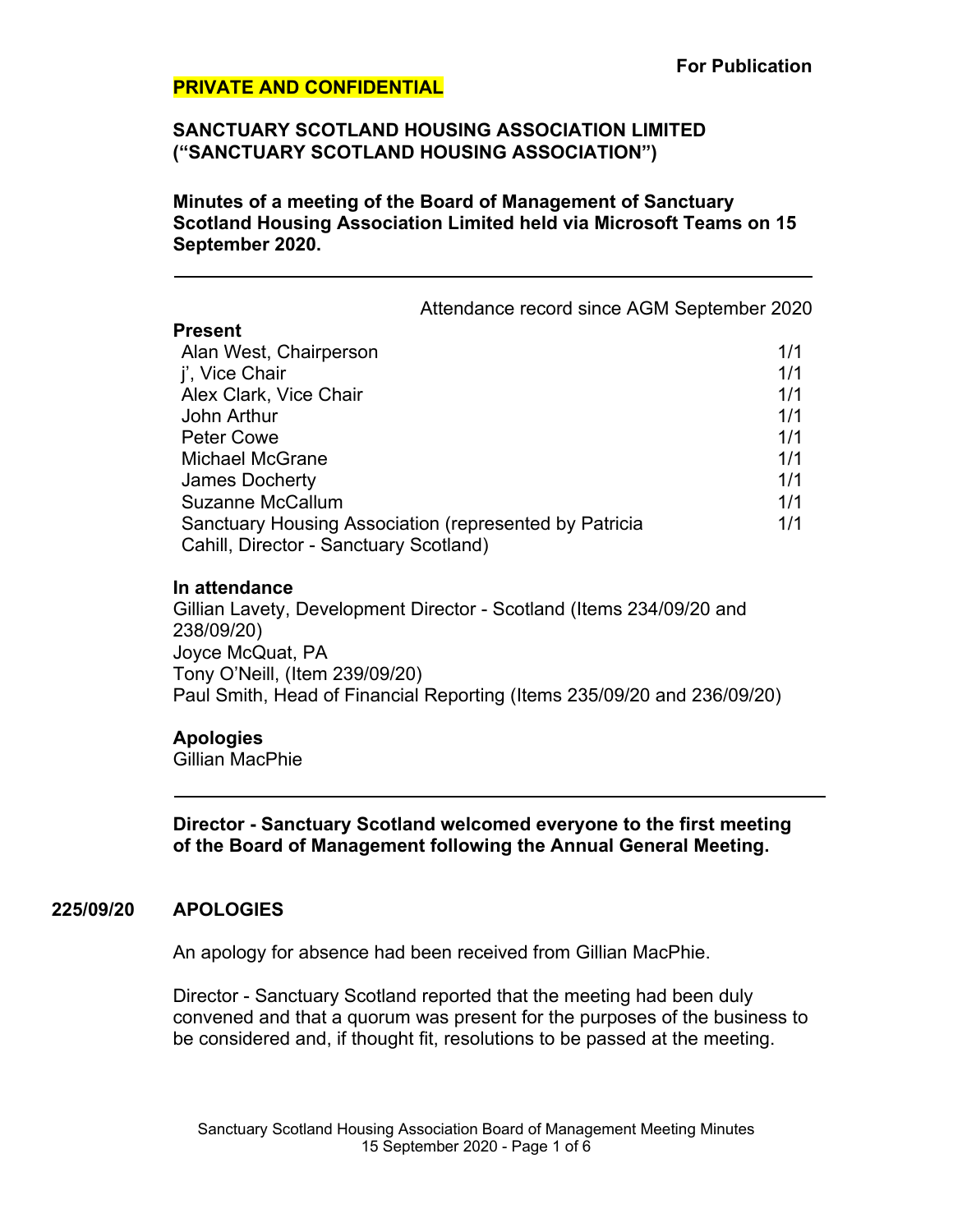### **SANCTUARY SCOTLAND HOUSING ASSOCIATION LIMITED ("SANCTUARY SCOTLAND HOUSING ASSOCIATION")**

### **226/09/20 APPOINTMENT OF CHAIRPERSON AND VICE CHAIRPERSON**

Director - Sanctuary Scotland presented a report on the election process to appoint a Chairperson and Vice Chairperson for the period of 12 months. It was proposed that Alan West be re-appointed as Chairperson. There being no other nominations Alan West was duly appointed Chairperson of Sanctuary Scotland Housing Association.

### **Director - Sanctuary Scotland demitted the Chair in favour of Alan West.**

Following discussion, it was agreed that the Board of Management would continue with two Vice Chairpersons, as these posts covered the geographical spread of Sanctuary Scotland Housing Association.

The Chairperson invited nominations for the two Vice Chairpersons' posts. It was proposed that Alex Clark be re-appointed as Vice Chairperson, it was also proposed that j' be re-appointed as Vice Chairperson. There being no other nominations j' and Alex Clark were re-appointed as Vice Chairpersons for a 12-month period.

# **227/09/20 DECLARATIONS OF INTEREST**

The Chairperson reminded members of the need, in accordance with the provisions of Sanctuary Scotland Housing Association's Standing Orders, to disclose any personal interests in relation to matters under consideration at the meeting that were outwith the annual declarations made.

It was noted that such disclosures would be recorded under the relevant agenda items for ease of reference when producing 'extract minutes'.

# **228/09/20 APPROVAL OF MINUTES OF THE BOARD OF MANAGEMENT MEETING HELD ON 11 AUGUST 2020**

The minutes of the meeting of the Board of Management held on 11 August 2020 were approved.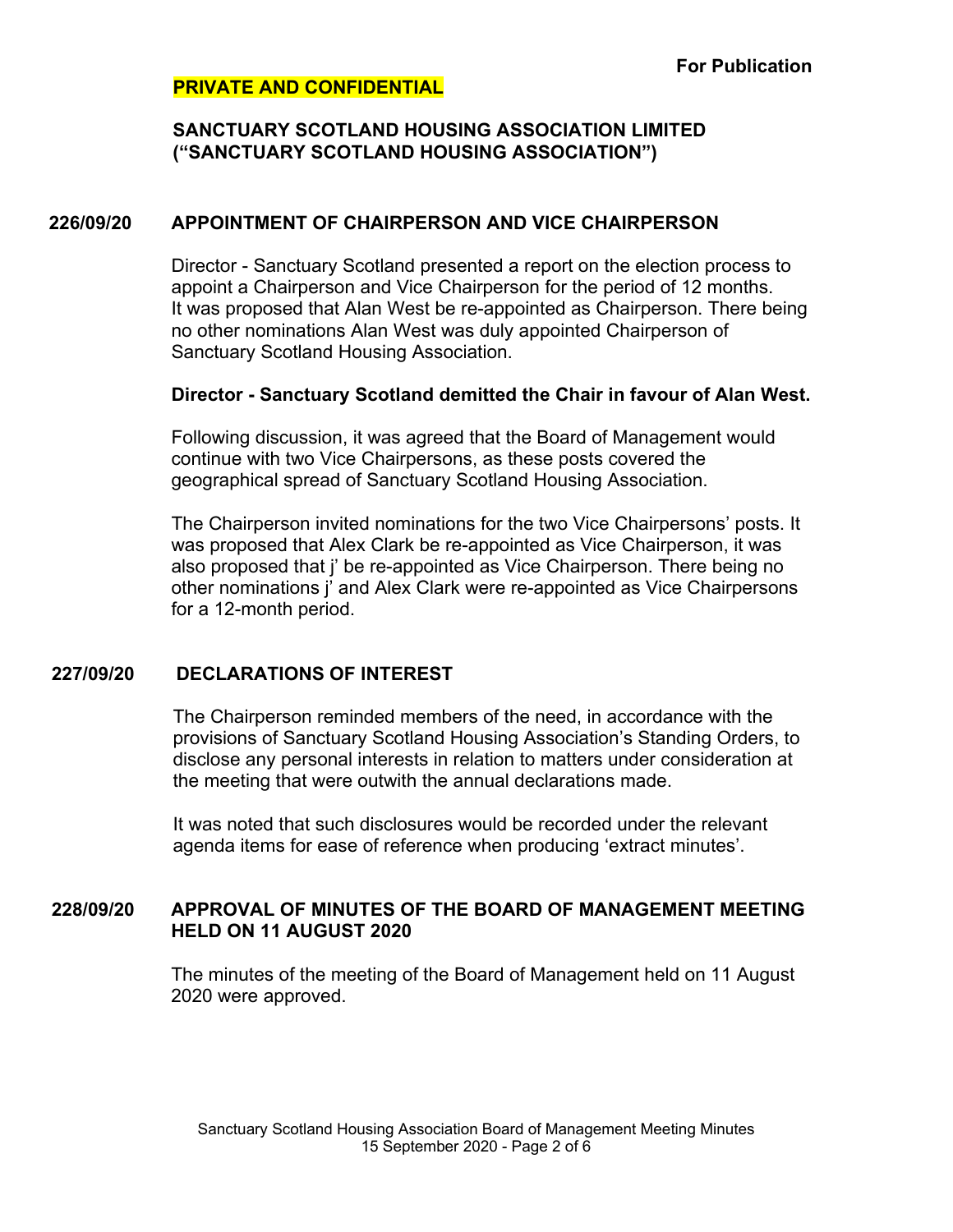### **SANCTUARY SCOTLAND HOUSING ASSOCIATION LIMITED ("SANCTUARY SCOTLAND HOUSING ASSOCIATION")**

### **229/09/20 MATTERS ARISING FROM MINUTES OF THE BOARD OF MANAGEMENT MEETING HELD ON 11 AUGUST 2020**

The Board of Management considered and noted the schedule of action points.

# **230/09/20 SCHEDULE OF ACTIONS AND DECISIONS OF SPECIAL COMMITTEES**

The Board of Management noted the contents of the Schedule of Actions and Decisions of Special Committees.

Decision: The Board of Management approved the Customer Contact, Complaints Handling and Compensation Policy.

# **231/09/20 DIRECTOR'S REPORT**

The Board of Management considered and noted a report providing an update on issues relating to Sanctuary Scotland Housing Association and its activities.

Decision: The Board of Management agreed that temporary changes to the Allocations/Lettings Policy requested by Glasgow City Health and Social Care Partnership be remitted to operations and for consideration as to how the suggested changes be implemented where appropriate.

Decision: The Board of Management approved the sale of the lock-up garage subject to Group Director - Finance approval.

Decision: The Board of Management approved the publishing of a tendering process for procurement of a Choice Based Letting allocation system for Aberdeen.

# **232/09/20 MEMBERSHIP OF BOARD OF MANAGEMENT AND SPECIAL COMMITTEES**

The Board of Management considered a report confirming the current composition of the Board of Management and its Special Committees following Sanctuary Scotland Housing Association's Annual General Meeting on 15 September 2020.

Sanctuary Scotland Housing Association Board of Management Meeting Minutes 15 September 2020 - Page 3 of 6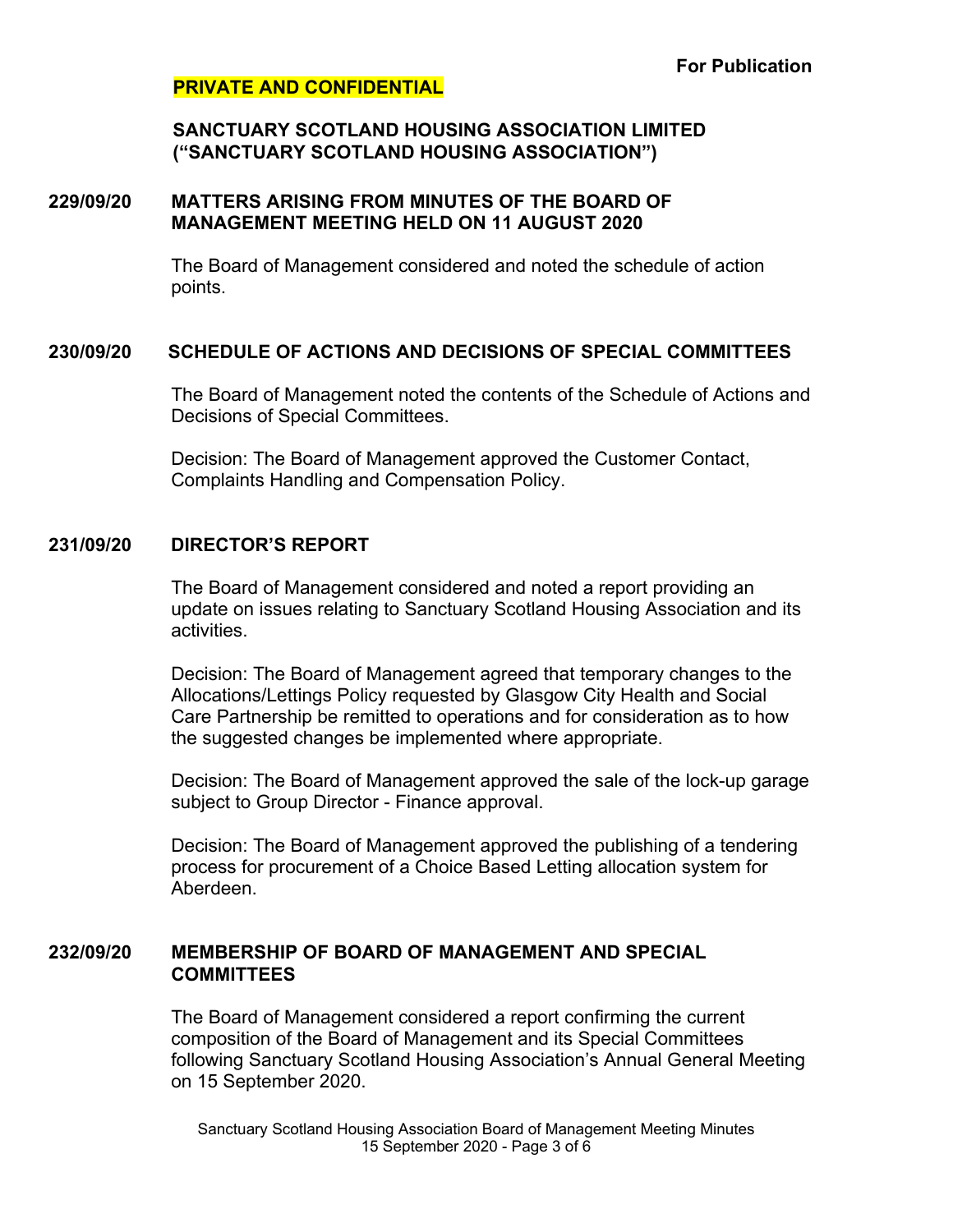### **SANCTUARY SCOTLAND HOUSING ASSOCIATION LIMITED ("SANCTUARY SCOTLAND HOUSING ASSOCIATION")**

Decision: In accordance with Rule 37.2 of Sanctuary Scotland Housing Association's Rules, the Board of Management approved a further three year appointment for Suzanne McCallum.

The Board of Management noted that Director - Sanctuary Scotland would continue to represent Sanctuary Housing Association on the Board.

The Board of Management also noted the membership of the Central Area Committee and the North East Area Committee.

Decision: The Board of Management approved that Alex Clark represent the Board of Management on the Central Area Committee and that Peter Cowe represent them on the North East Area Committee.

### **233/09/20 ANNUAL ASSURANCE STATEMENT**

The Board of Management considered a report providing further mapping work to give Board members the assurance that Sanctuary Scotland Housing Association was compliant with Chapter Three of the Regulatory Framework. This would then allow the signing and submitting of the Annual Assurance Statement to the Scottish Housing Regulator (SHR) by the end of October 2020 deadline.

Decision: The Board of Management considered the mapping exercises provided and approved that the evidence highlighted confirmed that Sanctuary Scotland Housing Association can be considered to be compliance.

Decision: The Board of Management approved the content of the draft Assurance Statement and signature by the Chairperson for submission to the SHR.

# **234/09/20 SKYE CRESCENT DEVELOPMENT AGREEMENT**

The Board of Management considered a report seeking approval to enter into a legal agreement with Paisley Housing Association (PHA) for the disposal of 30 new build units for social rent at the development at Skye Crescent, Paisley, Renfrewshire.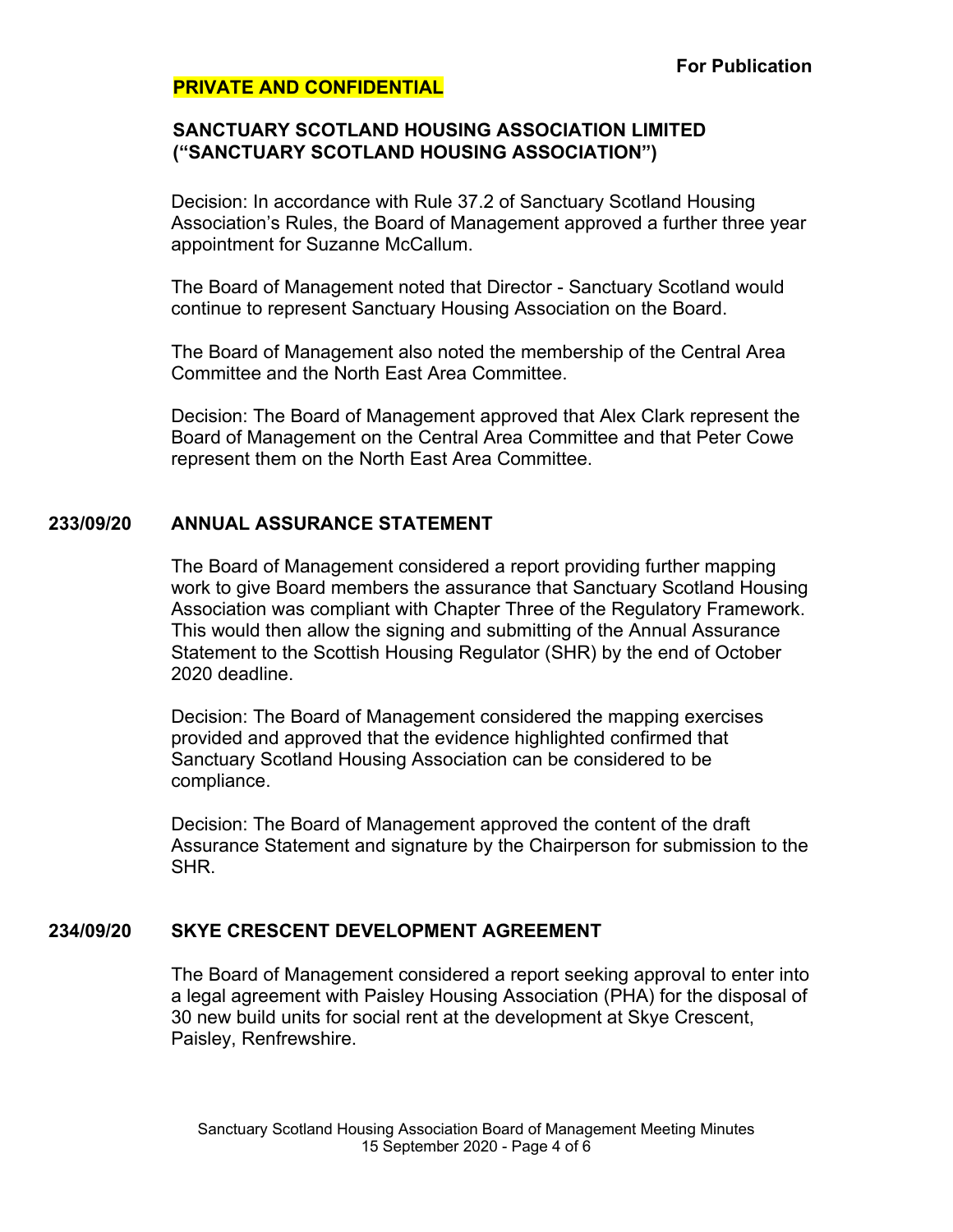### **SANCTUARY SCOTLAND HOUSING ASSOCIATION LIMITED ("SANCTUARY SCOTLAND HOUSING ASSOCIATION")**

Decision: The Board of Management approved the disposal of 30 new build units for social rent to PHA at the development at Skye Crescent, Paisley, **Renfrewshire** 

### **235/09/20 REVISED BUDGET 2020/2021**

The Board of Management considered the report for approval presenting amendments to the Sanctuary Scotland Housing Association budget for the financial year 2020/2021.

Decision: The Board of Management approved the revised Sanctuary Scotland Housing Association budget for the financial year 2020/2021.

#### **236/09/20 FINANCIAL PERFORMANCE**

The Board of Management considered and noted a report presenting Sanctuary Scotland Housing Association's financial performance.

# **237/09/20 TRANSFER OF ENGAGEMENTS - Exempt from publication under Section 33(1)(b) (Commercial interests and the economy) of the Act.**

# **238/09/20 DEVELOPMENT PROGRAMME UPDATE**

The Board of Management considered and noted a report providing an update on the Group's Affordable Housing Programme in Scotland.

# **239/09/20 ASSET MANAGEMENT STRATEGY UPDATE**

The Board of Management considered and noted a report providing an update on the Cumbernauld regeneration project and the status of capital and cyclical investment projects for 2020/2021.

# **240/09/20 HEALTH, SAFETY AND COMPLIANCE**

The Board of Management considered and noted a report providing an update on the development, promotion and implementation of health and safety matters across Sanctuary Scotland Housing Association.

Sanctuary Scotland Housing Association Board of Management Meeting Minutes 15 September 2020 - Page 5 of 6